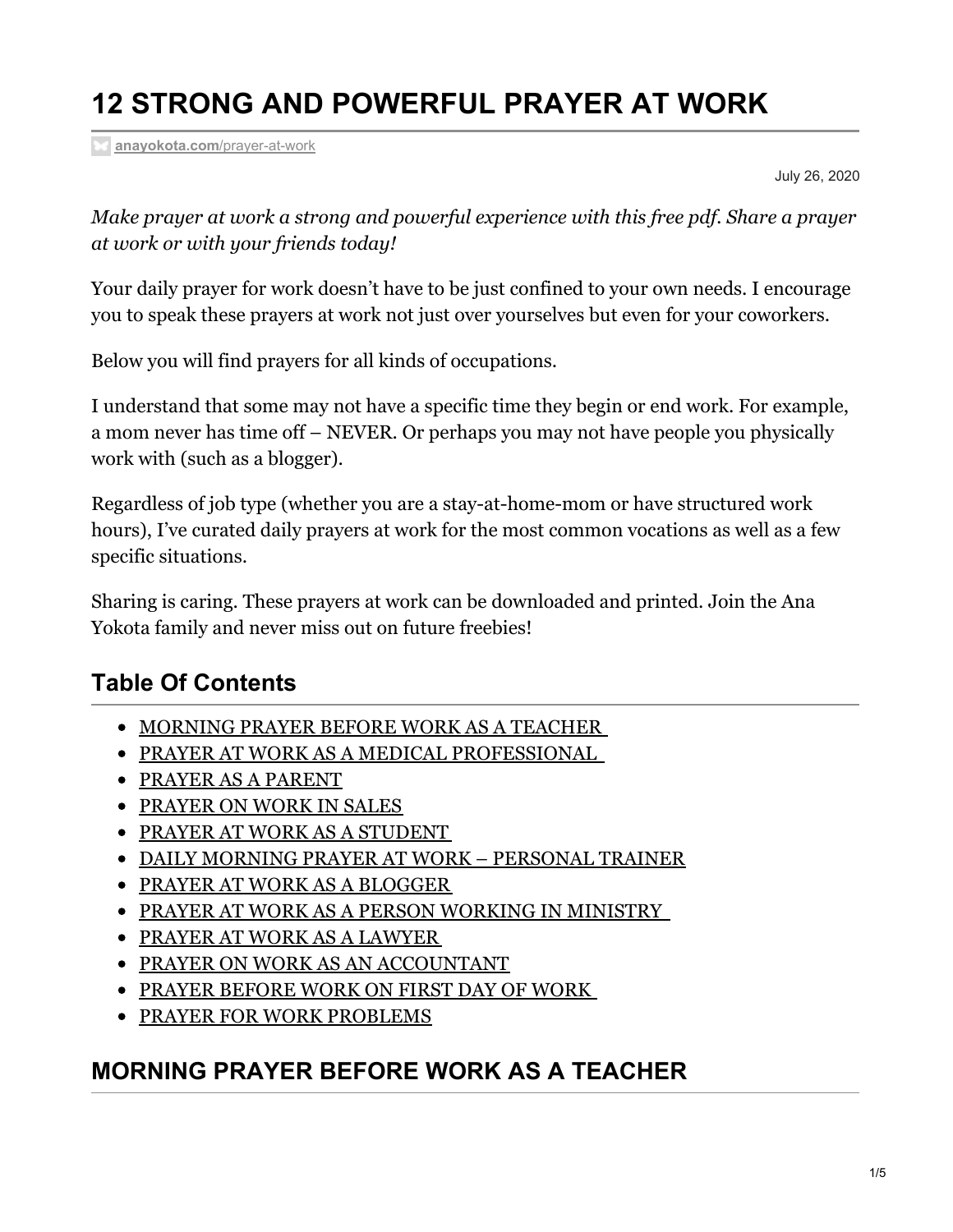Dear Lord, thank You for giving me the job to teach students. Please help me make a connection with every child and parent as I cultivate a safe environment for them to grow. Help me to make every relationship meaningful so that I can build a place of trust for each student. I ask for wisdom and creativity to effectively foster and teach each unique student's learning level and learning style. Lord, last but not least, I ask for patience. Please let shine Your love for each student in such a way that they walk away knowing that they are loved. In Your glorious name I pray, Amen.

# <span id="page-1-0"></span>**PRAYER AT WORK AS A MEDICAL PROFESSIONAL**

Heavenly Father, thank You for giving me the desire to help heal people in their needs. Please use me to give hope to those who are sick and their families. I ask for supernatural wisdom and knowledge to provide the proper diagnoses, treatments, and procedures. Please give me understanding to know how to relate, acknowledge, and communicate with each patient and family member. As emotions can run all over the place, I also ask for patience and supernatural peace. Please help me conduct my job with grace and love in a way that radiates your presence. In Your healing name of Jesus Christ I pray, Amen.

# <span id="page-1-1"></span>**PRAY AS A PARENT**

Precious Father, thank You for knowing more about me than I know about myself. You know the needs of my children and spouse. Sometimes it is challenging and so tiring especially when I don't know how or have the strength to resolve situations gracefully. So, I ask for Your supernatural grace for taking on the responsibility of raising my children. I trust in Your perfect timing as you open doors that no man can open and close doors that no man can close. I pray for the health of my family that no weapon formed against us will prosper. Please let us never forget to choose you first and lean on your Holy spirit guidance. I am Yours and You are mine — I claim this promise and pray all these things in the wonderful name of Jesus, Amen.

# <span id="page-1-2"></span>**PRAYER ON WORK IN SALES**

Dear God, thank You for blessing me with a career where I am able to constantly connect with people. Lord, I pray for wisdom, favor, and protection over my job. Please give me wisdom so that I may know how to effectively strategize the various goals and expectations from my boss. I declare favor over my pipeline to be prosperous. Help me to worship and trust You completely whether it is a dry or fruitful season. Amongst many things, I ask for protection — not just over my leads, but also over my mind, body, and relationships. May I bring Your kingdom business into all that I do at work. In Jesus' loving name I pray, Amen.

# <span id="page-1-3"></span>**PRAY AS A STUDENT**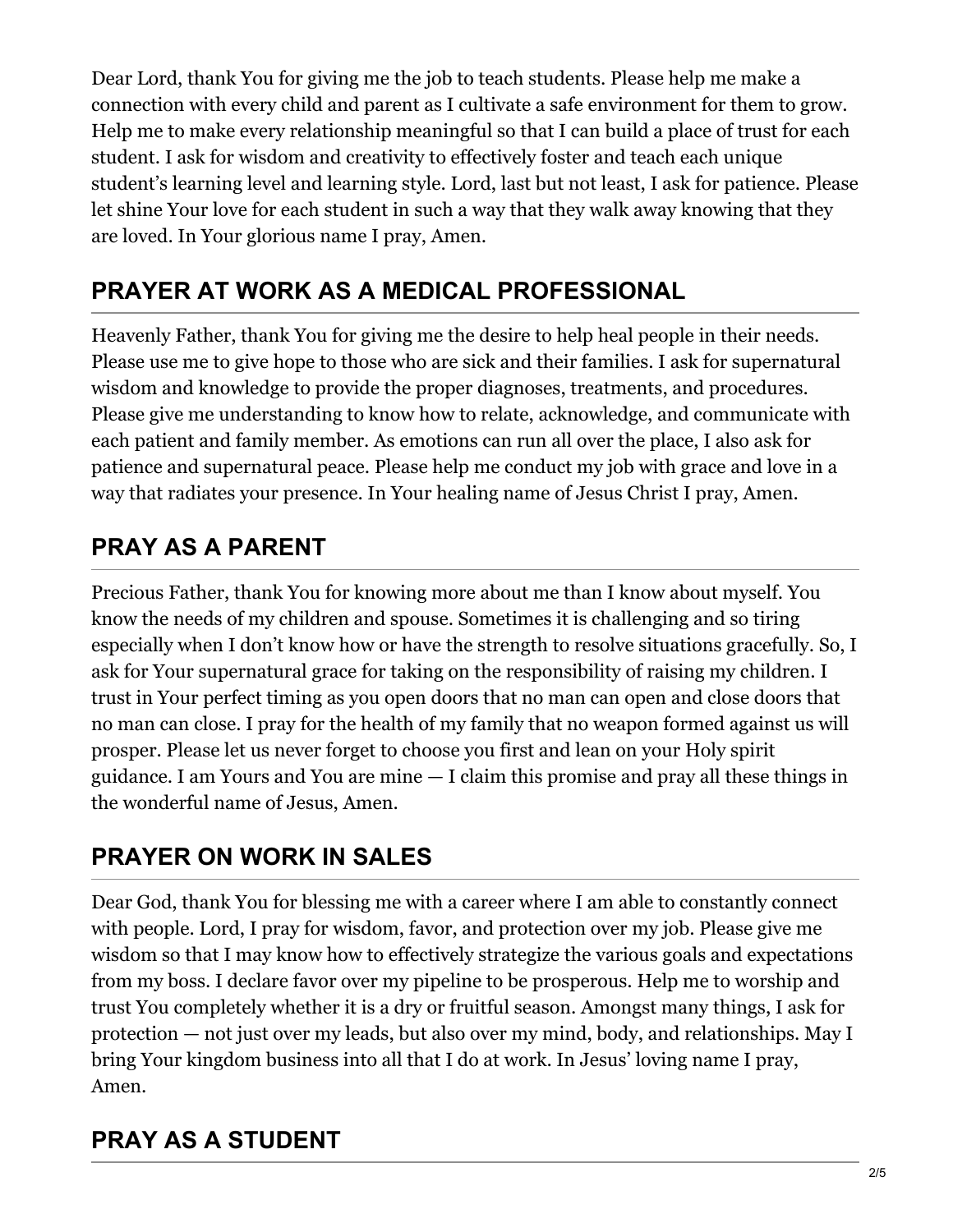Dear Lord Jesus, education is one of the most powerful weapons in our generation. I am so thankful that I get to learn and be a student during this season of my life. I pray that You will help me manage my time in the midst of all my school responsibilities. During my homework, classes, and exams, I pray for supernatural knowledge, retention, and understanding. I pray for productivity in my schoolwork. Please use me as a leader amongst my classmates and an encouragement to my teachers. I declare my trust in You. You are such a good Father. In Your precious name I pray, Amen.

# <span id="page-2-0"></span>**DAILY MORNING PRAYER AT WORK – PERSONAL TRAINER**

Dear Jesus, thank You for giving me a job that helps people find their optimal physical health. I pray that You will use me to help clients see tangible results and encourage progress. Through this job, I have experienced the honor of teaching such wonderful people. I pray that I can continue to build strong and fun friendships and eventually build a Godly community. Help each person realize that I put in 110% of my heart in helping them reach their physical and mental goals. Please use me to be a safe environment for them to open up and encounter Your love. In Your loving name I pray, Amen.

# **PRAYER AT WORK AS A BLOGGER**

Father God, I thank You for this amazing opportunity to share my words with the world. I pray for creativity and inspiration to produce authentic and meaningful content to my audience. Allow me to access Your thoughts even in posts that may not appear to be blatantly Christian. Please use me to build inspiration, wonder, and growth not only within myself, but also within this generation. I declare Your favor on each page, post, affiliate, advertisement, sponsor, and newsletter from my blog (website). May this platform bring You glory. In Jesus' great name I pray, Amen.

# <span id="page-2-1"></span>**PRAYER AT WORK AS A PERSON WORKING IN MINISTRY**

Dear Pappa God, thank You for calling me for such a time as this — to be a mouthpiece and a leader in Your church. Thank You for using me to bring comfort and hope for those who seek You. I pray that You will equip me in times of crises. Please give me compassion and wisdom to know what to say and how to handle the situation with grace. Holy Spirit, I want to draw near to You. Please help me to remember what You are thinking and what questions You want me to ask so that I may gain breakthrough in my ministry. Lord, have your way in me so that I will not get in the way of Your wonder working power. I ask that you will continue to protect my family physically, mentally, and relationally. May I never lose sight of balancing time for them as I obey your calling upon my life. In Your beautiful name I pray, Amen.

# <span id="page-2-2"></span>**PRAYER AS A LAWYER**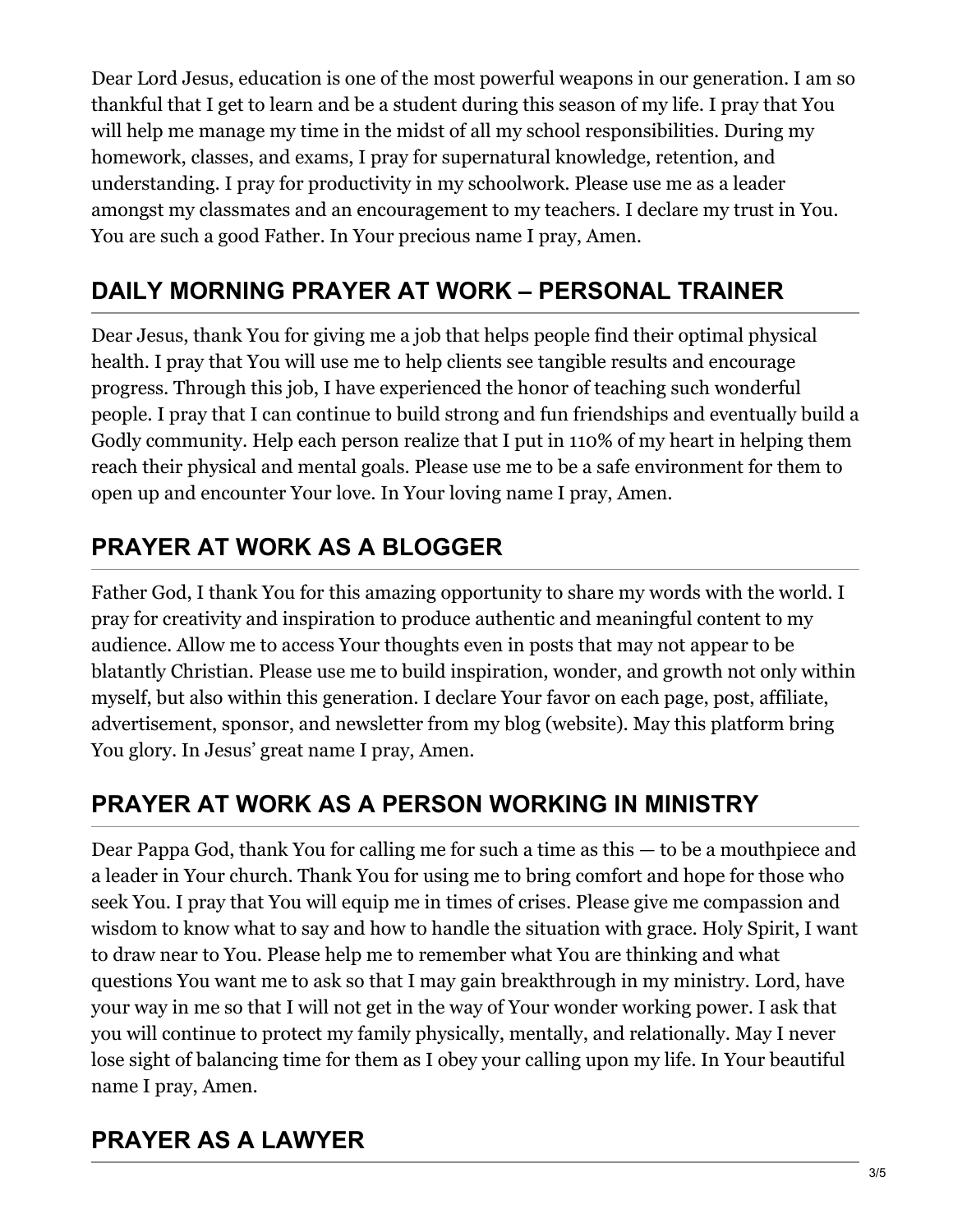Dear Lord, thank You for giving me the opportunity to represent people (and businesses) who are protecting (or battling) their legal needs. I ask that You will give me supernatural discernment and wisdom through each case. Please help me to be a person that is trustworthy, always fighting for justice with integrity, accuracy, and confidence. Lord, I ask that I will always stay honest and humble throughout each case and to always be classy and courteous to my adversaries. In arguments, I ask that You will protect my emotions so that I remain knowledgeable in my analysis. Please give me a keen eye to see things that may be hidden and vital to my case. Most importantly, Holy Spirit, I ask that I will always be attentive to Your presence worshipping You every step of the way. In Jesus' mighty name I pray, Amen.

### <span id="page-3-0"></span>**PRAYER ON WORK AS AN ACCOUNTANT**

Father God, thank You for my job as a businesswoman (businessman) to glorify You through excellence. May I be a powerful testimony bringing You glory in all that I do at work. I ask that You will help me maintain grace during complicated or unjust issues. Help me to value my coworker's and be a resource for my team. Please give me quick and accurate eyes to work effectively and efficiently throughout my responsibilities. I also ask that You will surround me with more godly workers to help partner together in bringing Your kingdom in businesses. I declare a prayer for strength at work. Lastly, I pray for favor from my superiors, co-workers, and subordinates gaining trust and friendship. I pray all these things in Your powerful name, Amen.

### <span id="page-3-1"></span>**PRAYER BEFORE WORK ON FIRST DAY OF WORK**

Heavenly Father, thank You for blessing me with a job especially when employment is not always easy for others. I pray that I will work not just harder but smarter in everything I do. Please give me a spirit of excellence to always work diligently in my responsibilities. I pray against any opposition in the workplace. May my new superiors, co-workers, and subordinates experience the character of Jesus through me. Please help me to remember to be kind and fair to those I meet and not swayed by the temptation of politics. I speak a prayer for work success. In Your loving name I pray, Amen.

### <span id="page-3-2"></span>**FOR WORK PROBLEMS**

Dear God, it is a challenging time for me as I experience resentment in my workplace. I feel that I am losing my grace to do my work with excellence. Still, I choose to worship You because You are the God of my salvation. Please help me to discover something positive from my career. I ask for help to be a good witness in spite of this upsetting situation. May Your Holy Spirit lead and guard my heart to be humble and confident in my identity. I pray that this season of my life will not go in vain. As a result, may this prune me into a better